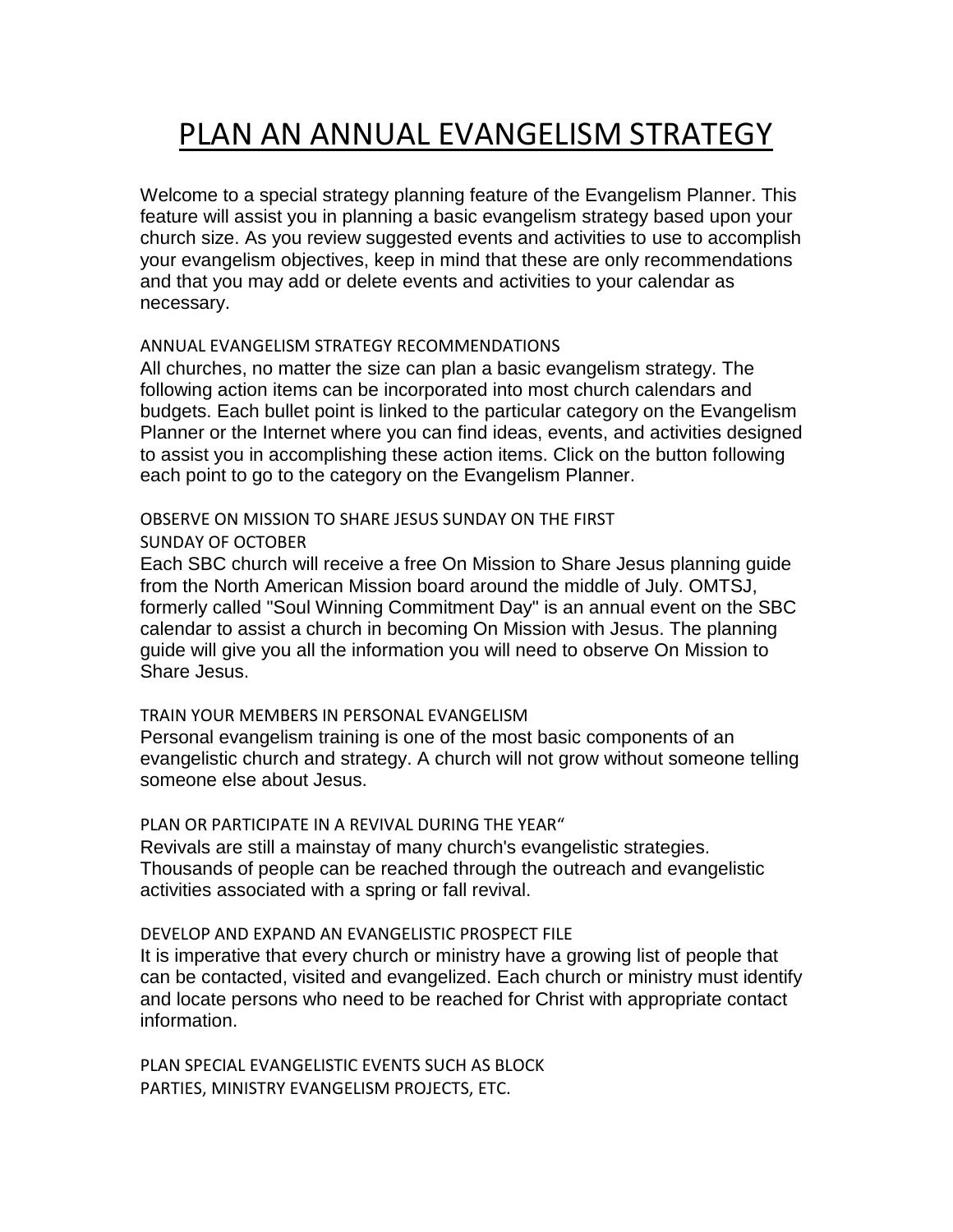Particular outreach activities must be planned to reach the lost for Christ. Many lost people will not attend a church service, but will come to special outreach activities such as a community-wide Block Party.

MAKE PLANS TO TARGET SPECIFIC GROUPS:

- Children
- Youth
- College
- Women
- Migrant and Ethnic

Your Jerusalem is filled with all kinds of people with all kinds of needs. Try to identify the groups of people and seek to provide strategic evangelistic ministries to reach them for Christ.

## DEVELOP AN ONGOING EVANGELISTIC VISITATION PROGRAM

A weekly evangelistic visitation program where prospects are visited and evangelized should be at the very core of a church's strategy for reaching the community. When tied to an on-going personal evangelism training program, visitation becomes a powerful evangelistic activity.

## DEVELOP AN EVANGELISTIC PRAYER STRATEGY

Prayer is the foundation upon which all evangelism strategies should be built. By centering the strategy upon prayer, a church's strategy is connected to the real power-source.

## START OUTREACH BIBLE CLASSES AND NEW TEACHING UNITS

In most SBC churches, the Sunday School or small group ministry is the key to outreach, evangelism and assimilation. New teaching units are great ways to growing a church and reaching others for Christ. Off-campus Bible studies can be a great way to meet needs of the un-churched in a non-church environment and can serve as a promotion and entry point into your church.

PLAN A VACATION BIBLE SCHOOL OR BACKYARD BIBLE CLUB

DURING THE SUMMER

VBS and Backyard Bible clubs are some of the best ways to reach children and families for Christ.

DEVELOP AN EVANGELISM PLANNING TEAM OF CHURCH LEADERS/STAFF USING THE EVANGELISM STRATEGY INFORMATION THAT IS INCLUDED IN THE EVANGELISM PLANNER

Get as many key church leaders as possible involved in planning an intentional evangelism strategy. Select a representative from each ministry area to provide leadership in the area of evangelism and to make recommendations on how to become more effective.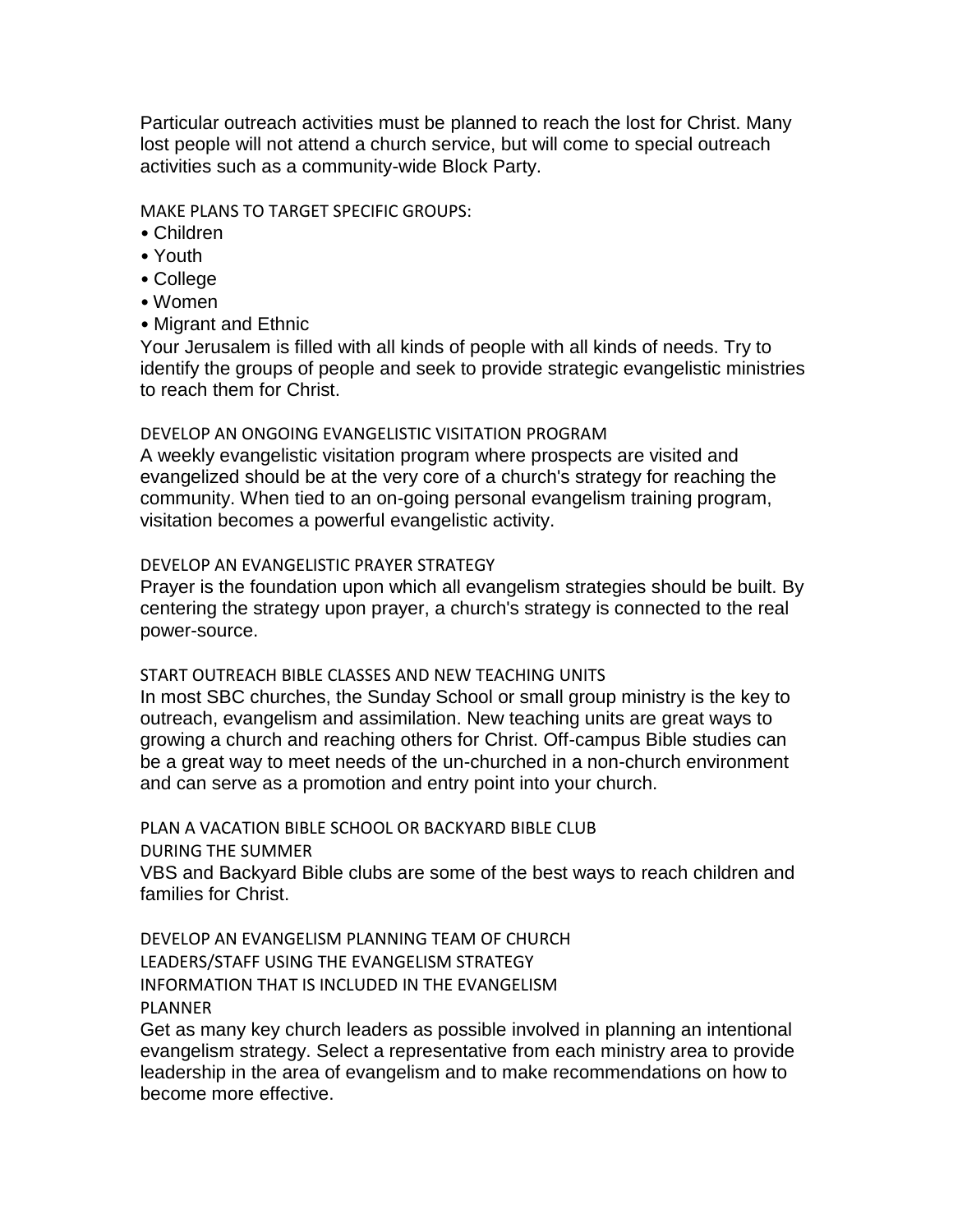# PARTICIPATE IN EVANGELISM TRAINING EVENTS THAT ARE PROVIDED BY YOUR ASSOCIATION, STATE CONVENTION OR THE NORTH AMERICAN MISSION BOARD

Be active and involved in associational, state and national evangelistic training events and activities. Encourage attendance at evangelism conferences and seminars.

## SIGN UP TO BE AN ERC COVENANT CHURCH

By registering as a Covenant Church, find out the names and addresses of individuals in your area who have responded to evangelistic invitations. Registering as an ERC Covenant Church supports your outreach and visitation program.

# SPECIFIC ANNUAL EVANGELISM STRATEGY

RECOMMENDATIONS

This part of the Evangelism Planner guides you to select specific evangelistic events or activities to incorporate into a yearly evangelism plan based upon church size. The events and activities recommended are all linked to the particular category on the Evangelism Planner where you can find the information necessary to do them. In your planning process feel free to add evangelism events that are suggested in other church size categories. Click on your church size based upon average Sunday School or worship attendance: Attendance of 99 and under Attendance of 100 - 299

Attendance of over 300

## ATTENDANCE OF 99 AND UNDER

- 1. PLAN A MINIMUM OF TWO YEARLY EVANGELISM EVENTS
- Revival
- Block Party
- Door-to-door Survey
- Ministry Evangelism Activity Or Event
- Children's Evangelistic Activity Or Event
- 2. PLAN A MINIMUM OF TWO YEARLY EVANGELISM EVENTS
- One-Hour Witnessing Workshop
- One-Day Witnessing Workshop
- The NET
- 3. DEVELOP AN EVANGELISTIC PRAYER MINISTRY
- Prayer Walking
- Praying Your Friends To Christ
- 4. PARTICIPATE IN OMTSJ SUNDAY
- Free Planning Materials Arrive In July
- 5. SEE SAMPLE CALENDAR
- Sample Calendar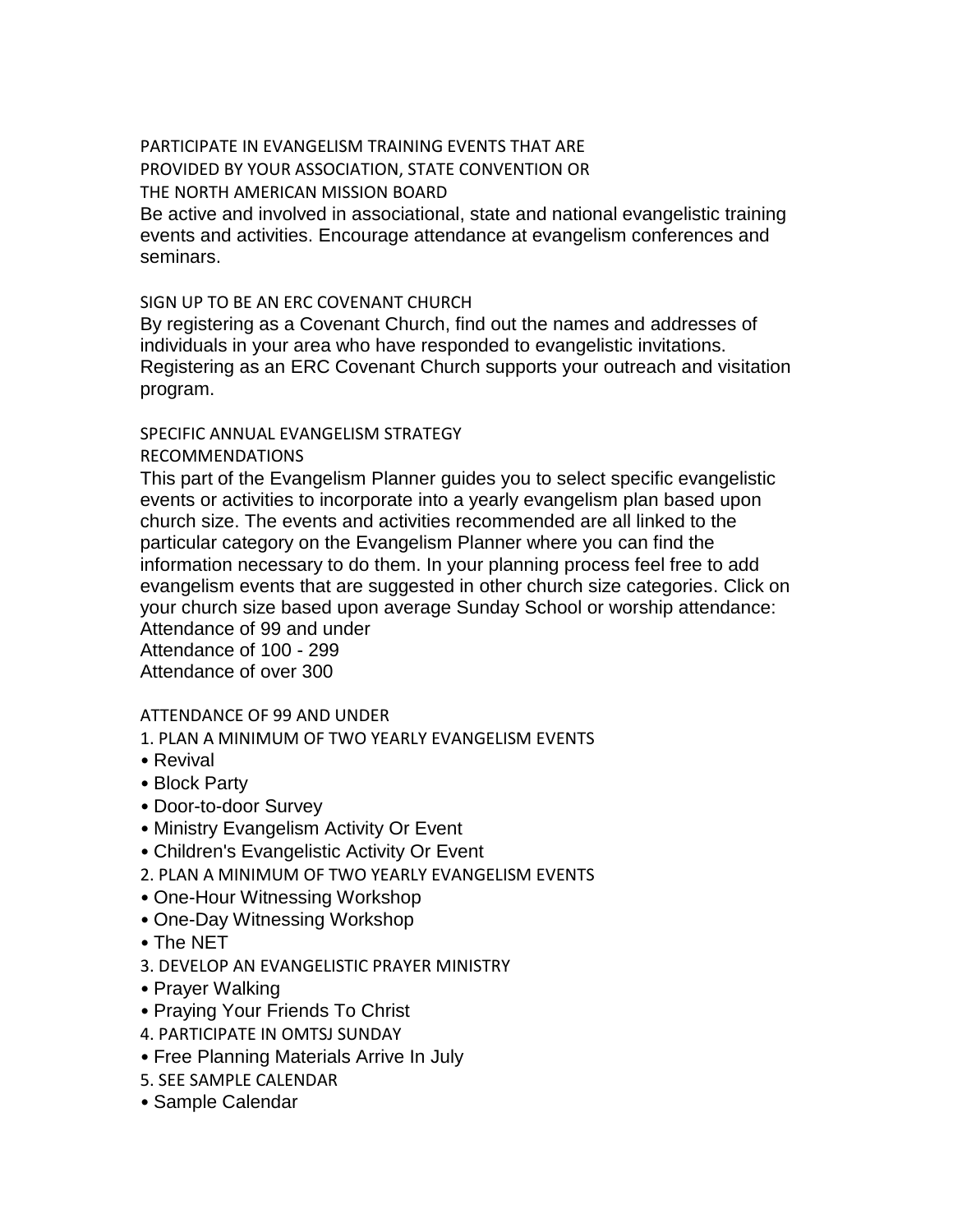ATTENDANCE OF 100 - 299

1. PLAN A MINIMUM OF FOUR YEARLY EVANGELISM EVENTS

- Revival
- Block Party
- Door-to-door Survey
- Ministry Evangelism Activity Or Event
- Special Evangelistic Events/Special Days
- Sports Evangelism event/project

Evangelistic activity targeted for a specific age group:

- College
- Student
- Children

2. PLAN ON-GOING EVANGELISTIC VISITATION AND PERSONAL WITNESS TRAINING OPPORTUNITIES

- One-Hour Witnessing Workshop
- One-Day Witnessing Workshop
- The NET

Plan other specialized age-group evangelism training opportunities such as:

- God's Special Plan For Children
- Connect For Students
- Fish for High School/Middle school students
- Exit for College
- HeartCall for Women

3. DEVELOP AN ON-GOING EVANGELISTIC MINISTRY

TARGETED TO A CERTAIN NEED IN YOUR COMMUNITY OR AREA OF MINISTRY

• Ministry Evangelism Toolkit

4. PROVIDE TRAINING OPPORTUNITIES IN UNDERSTANDING

AND WITNESSING TO CULTS AND RELIGIOUS SECTS

- Interfaith Evangelism
- 5. PARTICIPATE IN OMTSJ SUNDAY
- Free Planning Materials Arrive In July
- 6. SEE SAMPLE CALENDAR
- Sample Calendar

# ATTENDANCE OF OVER 300

1. PLAN A MINIMUM OF SIX YEARLY EVANGELISM EVENTS

- Revival
- Block Party
- Door-to-door Survey
- Ministry Evangelism Activity Or Event